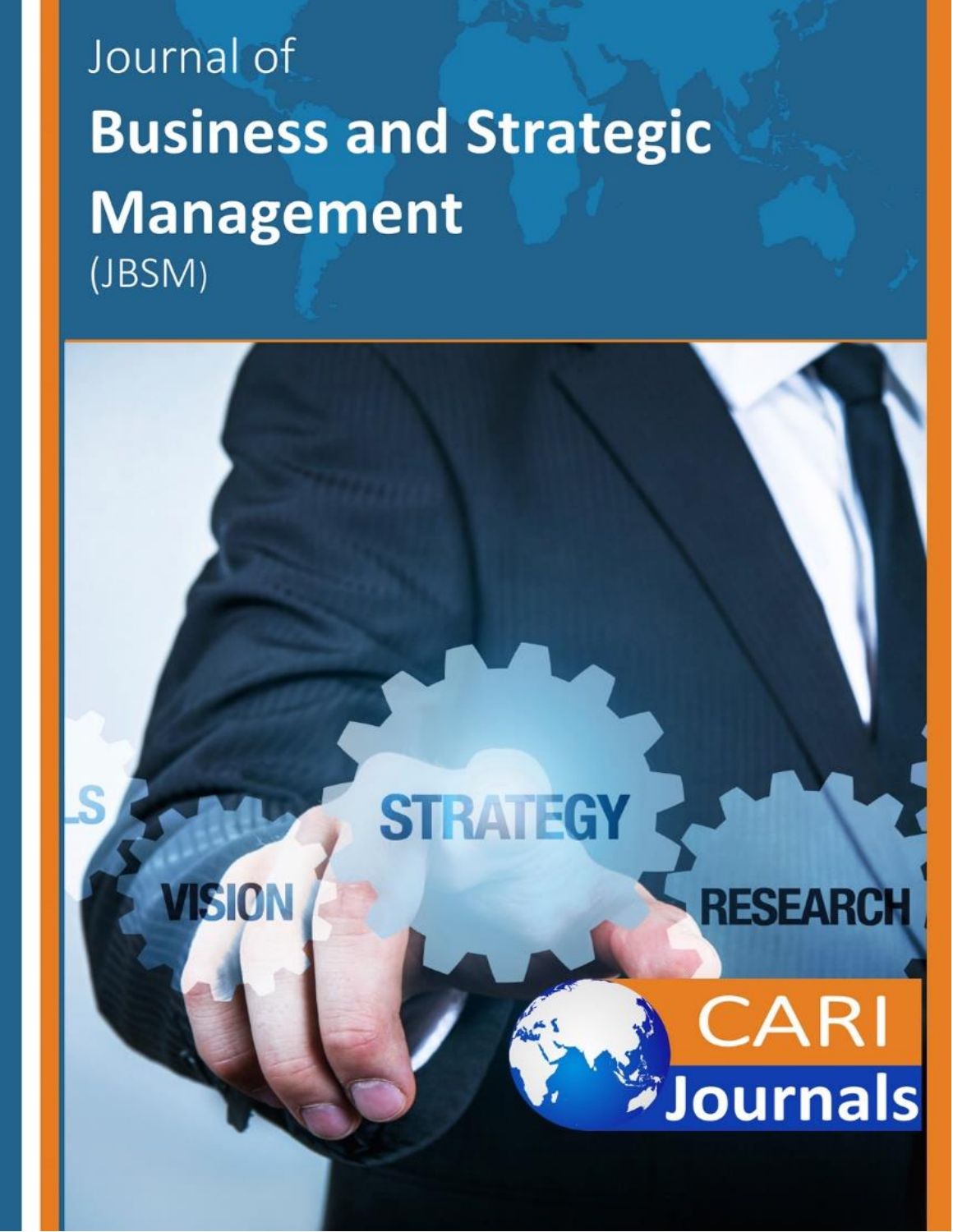

# **Influence of Strategic Change Management on the Performance of County Development Projects in Meru County, Kenya**

Lillian Karambu Baariu

Corresponding Author's email: [lillymainat@gmail.com](mailto:lillymainat@gmail.com)

Dr. Vivian Cherono,

Lecturer: School of Business and Economics,

Corresponding Author's email: [maiywa2000@yahoo.com](mailto:maiywa2000@yahoo.com)

Abel Moguche,

Lecturer: School of Business and Economics,

Kenya Methodist University

Corresponding Author's email: [abel.moguche@kemu.ac.ke](mailto:abel.moguche@kemu.ac.ke)

#### **ABSTRACT**

**Purpose:** The purpose of the study was to establish the influence of strategic change management on performance of county government development projects in Meru County, Kenya.

**Methodology:** The study adopted descriptive design. The target population of the study were 139 respondents comprising 9 sub-county departmental heads, 65 project management committee members, 20 county chief officers and 45 members of county assembly. A sample size of 103 respondents were drawn from the population to participate in the study. The main research tool was questioners. The data was analyses using SPSS. Descriptive statistics mainly percentages and frequency distribution were used for data presentation. Analysis of variance (ANOVA) was used to establish the level of statistical significance of difference between the observed and expected values. Regression analysis was used to estimate the model coefficient while Pearson coefficient of correlation was used to establish the strength of relationship among the variables. Test of hypothesis was also carried out.

**Results:** After carrying out regression analysis, the research indicated that leadership was found to be statistically significant in explaining performance of county governments development projects since a unit change in leadership caused 0.488 units change in performance of county governments development projects as indicated by regression coefficient. The findings further revealed that there exists a positive and significant relationship between leadership and performance of county governments development projects ( $r = 0.339$ ; p value < 0.05).

**Unique contribution to theory, policy and practice:** It's recommended that the county government should recruit competent managers to enhance performance of the county development projects. Further, management of county should be include all professionals from all the communities in Kenya

**Keywords:** *Strategic management change, leadership, Performance of county development projects, Meru County.*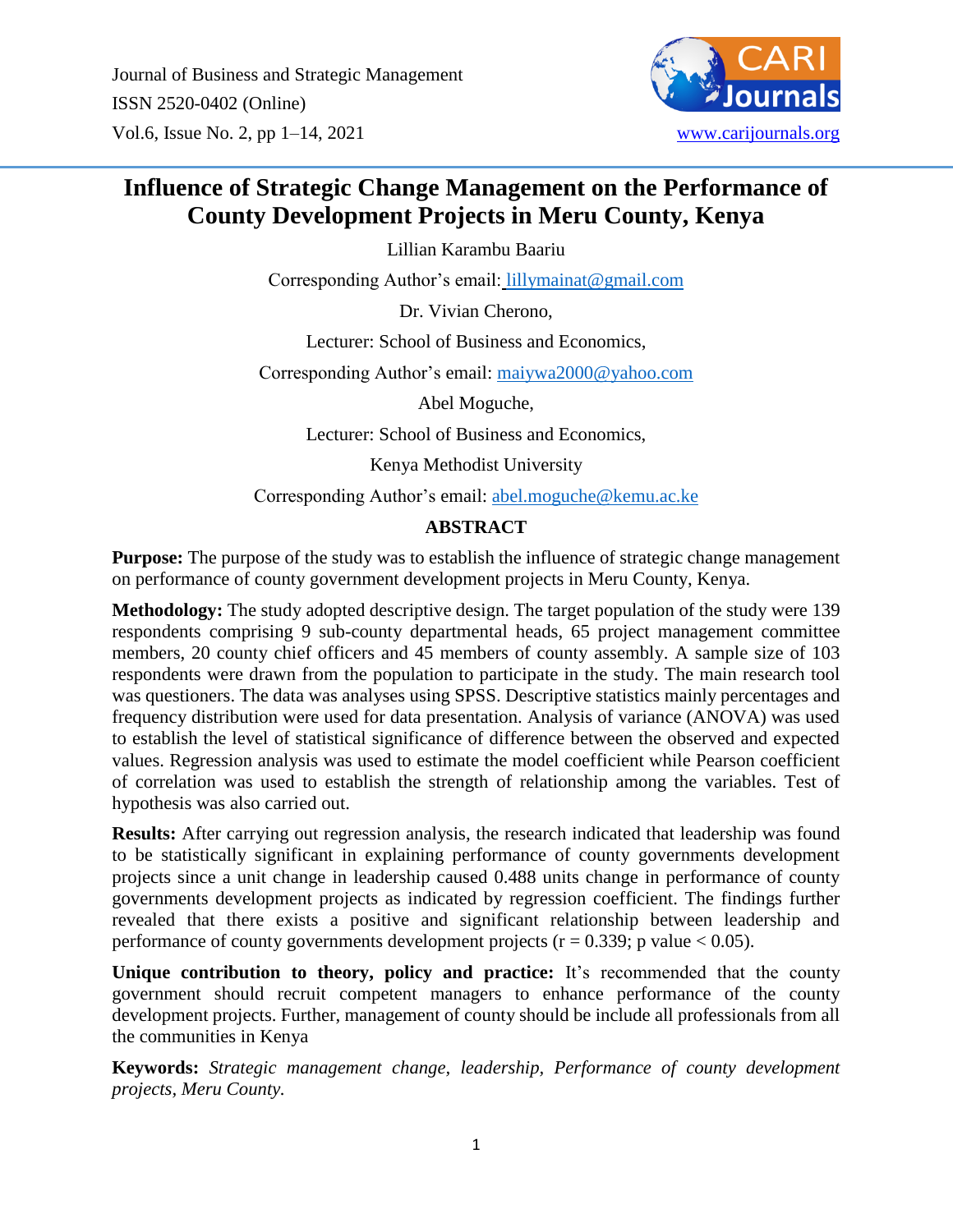

#### **1.0 INTRODUCTION**

The changes which occur in any environment, where an organization does its operations, whether technologically, the surrounding marketplace, systems of information, the economy worldwide, organization values and political stability greatly affect the Strategic Change Management of the organization. Strategic Change Management systems role is to ensure alignment of processes, structures, behavior and systems of the newly developed strategies (Shimengah, 2018). These methods ensure organizational change is done according to the determined direction of the organization, done in a relatively effective and efficient manner in terms of cost and also ensure completion is done within the targeted time frame work with the achievement of the targeted results (Chanda & Goyal, 2020).

Strategic change management ensures that business change management is done effectively with leaders at the top, departmental managers and employers highly promoting team work to ensure technologically changes, organizational changes and processes of the organization are smoothly implemented (Nayak & Sahoo, 2015). For any organization to survive in the prevailing business changes, then business managers must be ready to changes their operations so that they align with the market changes.

Success in the public service management entails maximization of the scarce resources to achieve maximum utility to the beneficiaries. This is reflected by a high performance which then translates to the general growth of the economy (Kariuki, 2014). However, for the public service to show high performance, it must get peoples commitment towards achieving its objectives. According to Kimathi (2016) performance of the organization is key to shareholders, creditors, debtors, management and also the government.

Adoption of strategic change management by public organizations has brought significant effects to their performances. Kunisch & Huy (2017) argue that due to these changes, organizations have been forced to change their responses to environmental changes, which has thus translated to changes in approach to noble opportunities and threats (Kunisch & Huy, 2017).

As a result, county governments have to devise ways to put up with these changes in order to gain competitive advantage and boost their profit margins. According to Helfat & Martin, (2015) despite the fact that there is no framework so far for organizational strategies changes and performance, there are some indications that management changes improve overall performance of the organization. It is this regard that public organizations in Kenya are rapidly embracing strategic changes in management. These changes arise from customer services and delivery of services to the community and clients.

#### **1.2 Statement of the problem**

The performance of county government on development projects cannot be ignored as these organizations brings services closer to the society and improves the formal societal life. This is evident from several scholarly discourses on the contribution of county government in different social contexts (Koitie, 2015). Accordingly, some studies like Kitsios and Kamariotou (2017) have observed that county development projects continue to respond to the diverse and growing demands by the society even with limited resources in this sector. County governments continue to experience unsatisfactory development projects performance which may be attributable to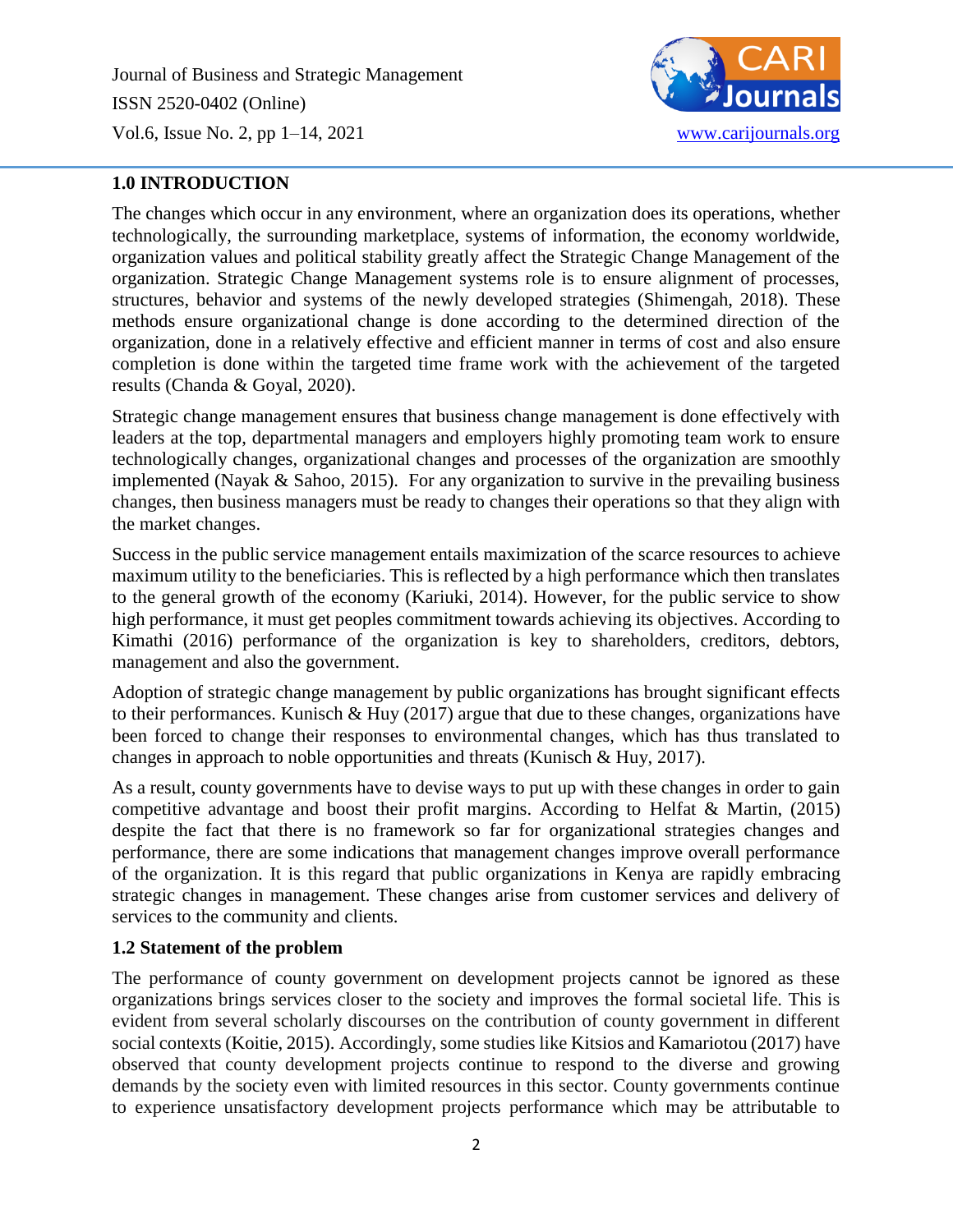

ineffective leadership and consequently poor performance even as society increasingly continue to demand for sustainable services.

Kariuki (2014) found that the performance of county government development projects in many developing countries especially in Africa was poor. Though some studies have linked performance to social contexts (Kimathi, 2016). The relationship between strategic change management and performance of development projects of county governments in Kenya has received less attention; further, studies on strategic change management in the county's context are even scarce.

Therefore, this study sought to examine the influence of strategic change management practices on the performance of county development projects in Kenya.

#### **1.3 The purpose of the study**

The purpose of this study was to establish the influence of strategic change management on performance of county government development projects in Kenya.

### **1.4 Hypothesis**

This study strived to respond to the following hypothesis:

**Ho:** There is no significant relationship between leadership and performance of county governments development projects in Kenya.

#### **2.0 LITERATURE REVIEW**

#### **2.1 Theoretical framework**

#### **Path-Goal Theory**

Path-goal theory, originally developed by Martin G. Evans in 1970 and later modified by Robert House in 1971, was designed to identify a leader's most practiced style as a motivation to get subordinates to accomplish goals (Farhan, 2018). Path-goal theory is primarily a theory of task and person oriented supervisory behavior which does not concern the leadership of entire organization, rather only the specified work unit with regards to achievement of a specific goal at a specific time (Rowold, 2014).

In this theory, leader behavior is acceptable and satisfying to the extent that the subordinates see such behavior either as an immediate source of satisfaction or instrument to future satisfaction (Farhan, 2018). The theory assumes that subordinate will be motivated if they think they are capable of performing their work, if they believe their efforts will result in a certain outcome, and if they believe that the payoffs for doing their work are worthwhile (Rowold, 2014).

According to this theory, a leader behavior is predicted to be motivational if: (1) it reduces roadblocks that interfere with goal accomplishment (2) it provides guidance and support needed by subordinates (3) it ties meaningful rewards to goal accomplishment (Saide, Indrajit & Najamuddin, 2019). According to path-goal leadership, the effectiveness of leader is influenced by the interaction of leader behaviors (directive, supportive, participative and achievementoriented) with two types of contingency factors including, subordinate characteristics and environment, that cause one leadership style to be more effective than another (Farhan, 2018).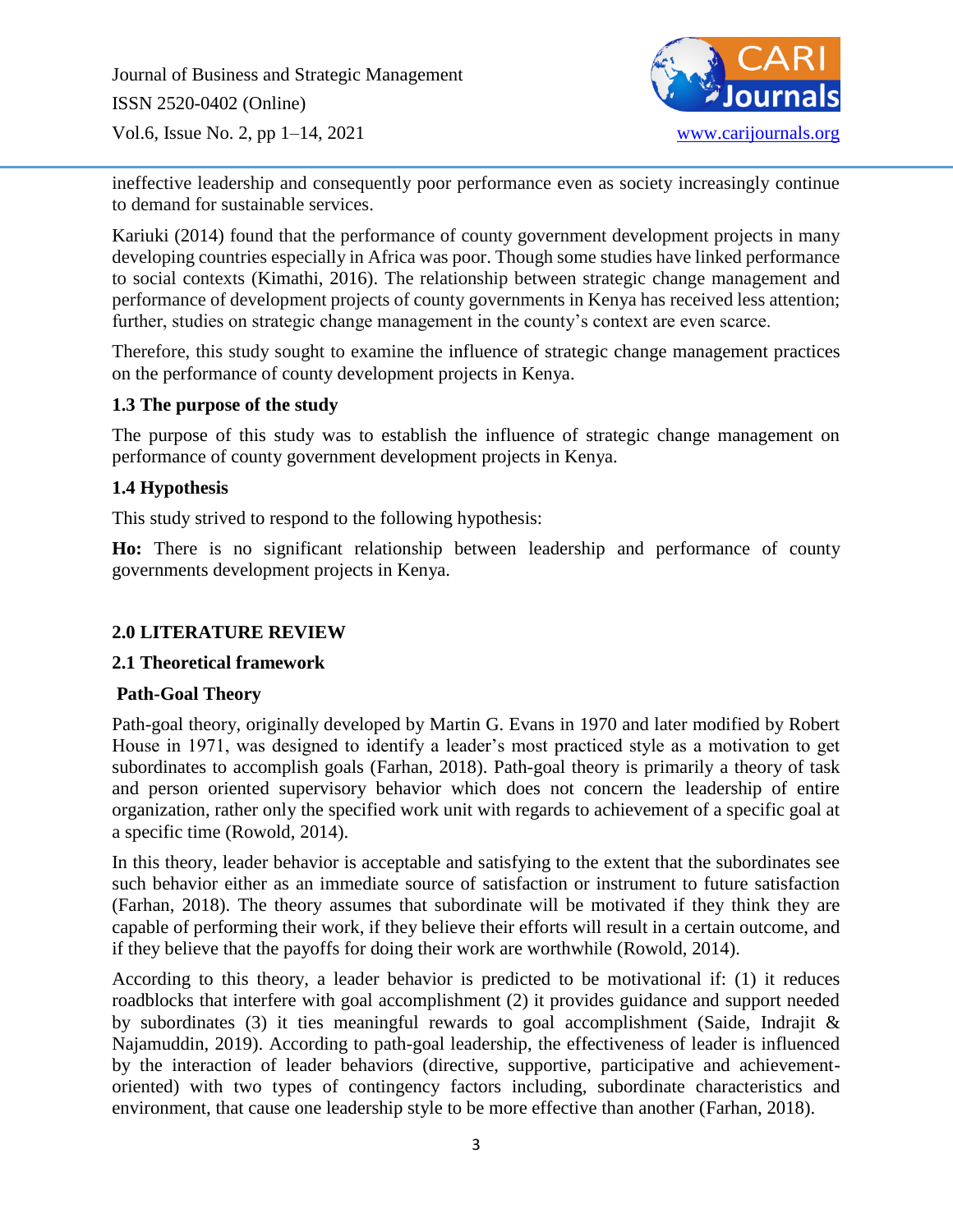

Path Goal theory claims that the most successful leaders are those who keep their employees and subordinates motivated defining and making the path of work clear to them through their clear vision. Thus, leader role is to align individual goals with organizational goals and facilitate the achievement of such goals by encouraging them to achieve these goals, clarifying the path towards goal attainment and ensuring that goals are valuable to followers (Farhan, 2018).

County government leaders should take a key role by creating working environments that reduce barriers that hinder implementation of the desired change status, provide guidance to the employees by clarifying unclear and uncertain paths, and motivating employees to work tirelessly towards the desired organizational change status.

#### **2.2 Empirical review**

#### **Leadership on Performance**

According to Tyssen, Wald and Spieth (2014), leadership is one of the key factors necessary to attain the desired level of performance. The relationship between performance and leadership is so essential such that it can influence service delivery in county governments; hence county governments should strengthen their leadership. Organizations are focusing on improving their leadership styles, in order to boost returns on investment. They are adopting the art of maintaining constant communication with clients to enhance accountability (Pretorius, Steyn & Bond-Barnard, 2018).

However, challenges such as diversity in cultural differences in leadership and communities served have posed a challenge in service delivery (Buba & Tanko, 2017). A leadership which manages to come up with partnering relationship which will lead to development of strategic changes clearly articulating the mission of the firm and leads to improved performance is all what is needed in the government leadership. Being physically available in the society and maintaining consistency in offering accountable services to citizens and employees is what is mostly required in government organizations (Pretorius *et al.* 2018).

The leadership of the organization should always have a clear and offer consistent communication of its mission and the services it offers as it strives to address specific wants in their area of operation. One of the main challenges in developing countries especially African states is a shortage in experienced leadership which does not put much value on measures of getting skills and knowledge. This has been one of the main reasons poor implementation of government related projects as a result of poor leadership in government departments (Yang, Huang & Hsu, 2014).

Each of the country's education system needs a setup which meets performance management demands of that country which then suggests urgent prioritization of development of employees within government departments. Also, a need of attraction and maintenance of skill evaluation is required in government departments (Patel, Thorgren & Wincent, 2015).

The importance created on capacity building which was achieved by trainings was one of the major strategies that led to completion of government projects in Tanzania while a close look at one of West African States, Ghana insufficient capacity led to late implementation of government projects (Buba & Tanko, 2017). For government projects to be effectively and efficiently implemented, employees need to be experienced with the necessary knowledge and skill set. Absence of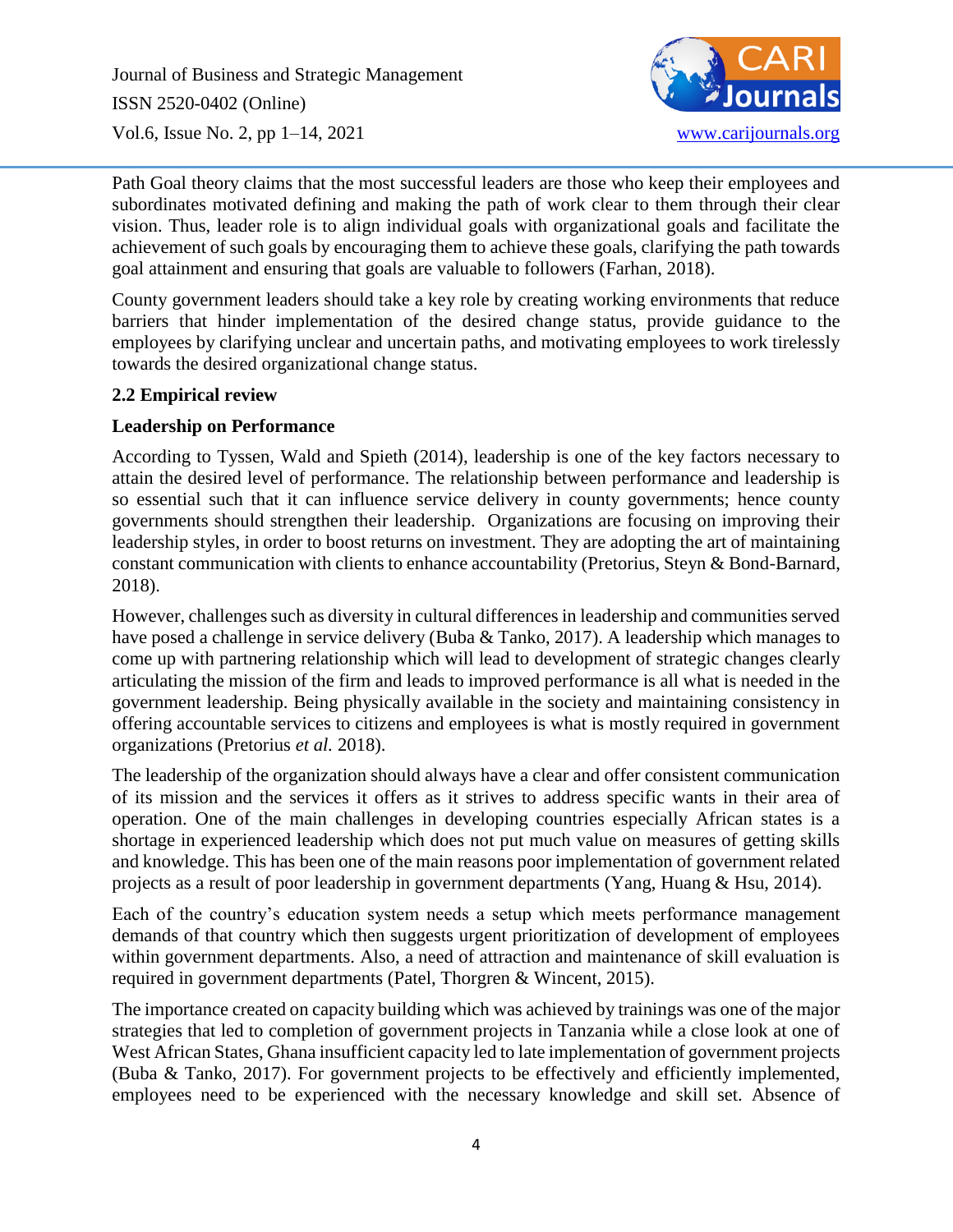

employees with the necessary project management skills and experience cannot be easily substituted by training and employing new staff (Yang *et al.* 2014).

Employees with the required skills are not always incentivized to joining the public sector making it hard for the public sector to favorably compete with the private sector since also the conditions of employment and salary system in the private sector are far much better than those on the public sector. Many experienced employees leave the public sector for greener pastures elsewhere which then worsens the situation (Oyaya, 2016).

The leaders in various governments, mostly in developing countries, departments should be experienced in designing, managing and operating accounting in government, implementing projects and managing the budgeting and financing systems. High experience in government departments by leaders should always be in consideration during the implementation of strategic changes in government departments for them to improve on performance (Pilkienė & Müller, 2018). Leaders in managerial positions should be experienced and be able to operate the latest computerized systems of finance in a government budgeting and accounting environment (Oyaya, 2016).

Poor performance by leaders of public organizations has led to governance of weak projects, technical areas of development and inexperienced leaders who cannot be depended to formulate and implement strategic changes (Zhang & Skibniewski, 2018). Most developing countries need to formulate strategies which ensure experience is gained through training, development in management, human resource management and structural adjustments in the organization. The organizations leadership should put up measures to ensure efficiency in managing and implementing projects and also developing their training capacity (Buba & Tanko, 2017).

#### **Independent variables** Dependent variables

#### **Leadership**

- Competent Managers
- Inclusive Professionals
- Teamwork
- Decision Making

#### **Performance of County Government development projects**

- Achieved Targets
- Stalled Projects
- Community satisfaction
- Newly started projects

#### **Figure 1 Conceptual Framework**

#### **2.3Research Gap**

Various studies have been conducted on the newly devolved government structures. Wamae (2014) studied the role of procurement function in enhancing performance on county governments. The study focused on procurement function and thus presenting a conceptual gap. The current study focused on strategic change management. Mugambi and Theuri (2014) studied the challenges encountered by devolved governments in Kenya in the budget preparation process. The study found that the planning process was not adequately done as per the stipulated guidelines. The study was biased on budget preparation process whereas the current study focused on strategic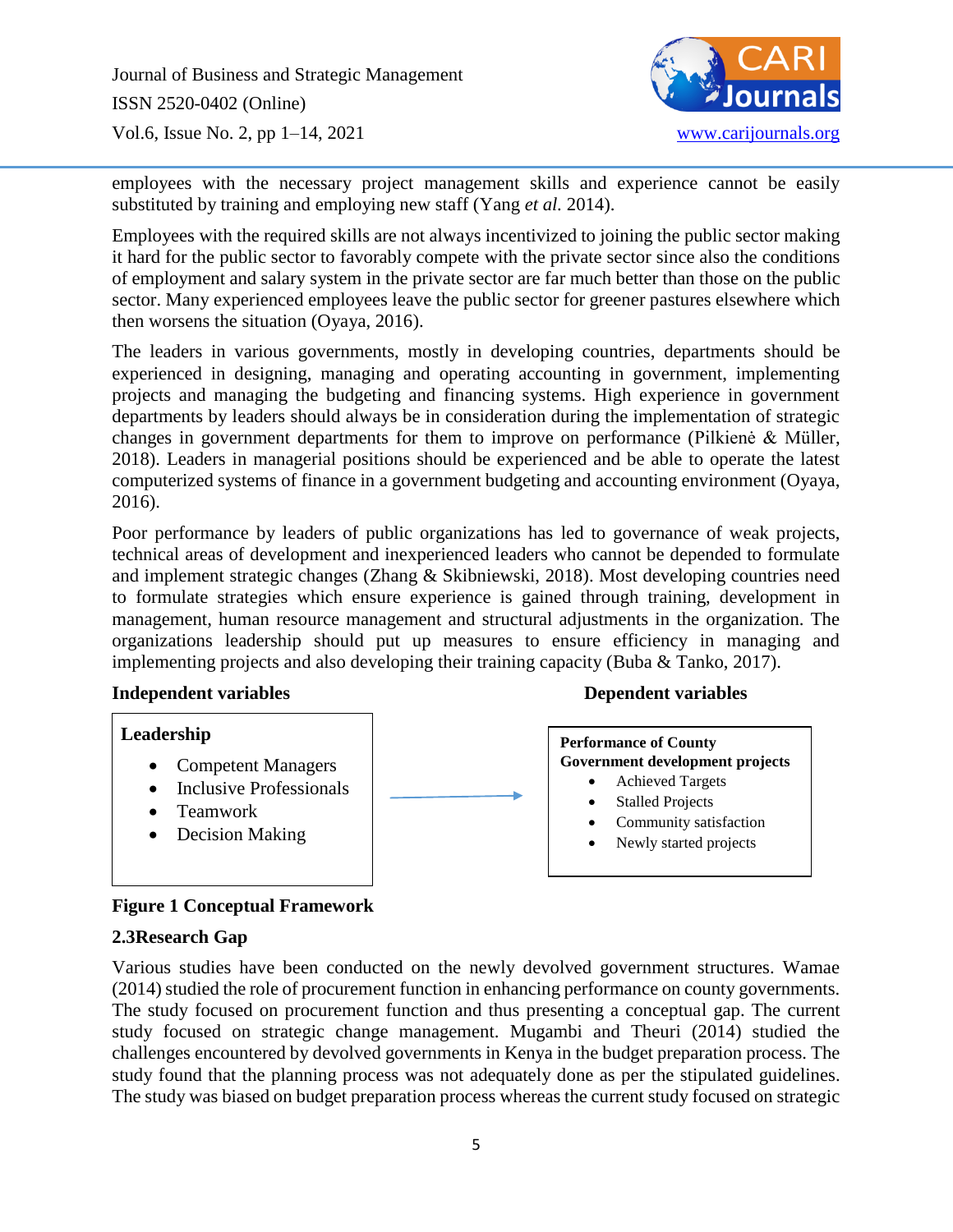

change management. Wambua (2014) examined decentralization of governments operations and services delivery by sector. The study found that there was an overlap in the role of the national government in delivery of services of some functions. The study focused on government operations only while the current study focused on strategic change management. Most of the existing studies have researched on areas of management practices on organization's performance (Nyandiko, 2020) and are based on foreign countries. Evidence from the previous literature shows that strategic management practices has not been effectively studied. The researcher is not aware of any research on the strategic management practices more so in the county government of Meru. This gap has further resulted in recommendation by Mumanyi (2014) that more studies need to be carried out primarily to investigate the relationship between strategic change management and performance of county government funded projects.

#### **3.0 METHODOLOGY**

The study adopted a descriptive design. The target population of this study was 139 staff of Meru County government consisting 9 sub-county departmental heads, 65 project management committee members, 20 county chief officers and 45 members of county assemblies. The study adopted stratified sampling technique because the target population were heterogeneous and everybody was given an equal chance of participating in the study. Therefore, the sample size for the study was 139 respondents.

The study collected quantitative data using a self-administered questionnaire that was administered to the targeted respondents. A questioner for the county staff was constructed to capture relevant information on the objective of the study. Since the study was considered to be based response Likert scale was used. To ensure the information was rich and more comprehensive interviews schedules were prepared to triangularise the data obtained.

The Cronbach alpha method was used for the reliability test of each of the research concepts of strategic change management and the reliability of questionnaire was confirmed by the result generated from Cronbach alpha test. (Cooper & Schindler, 2011 cited in Taber, 2018) advises that a Cronbach alpha of at least 0.7 is acceptable. The reliability of the questionnaire was greater than 0.7 and therefore was considered reliable for the study. To enhance reliability of the instruments test, factor analysis was used. Factor analysis was conducted to ensure that all the items in each instrument were based on the study and those variables found to have a factor loading of 0.4 and above were retained for further analysis. Factor analysis therefore aided the researcher with the only items that corresponded to the subject dependent on their factor loadings.

Data was analysed using statistical package for social science, (SPSS) version 20.0. Data analysis was carried out using frequencies, percentages. Regression and correlation. The results were presented in form of tables. The study used multiple regression analysis to show the effect and influence of the independent variable.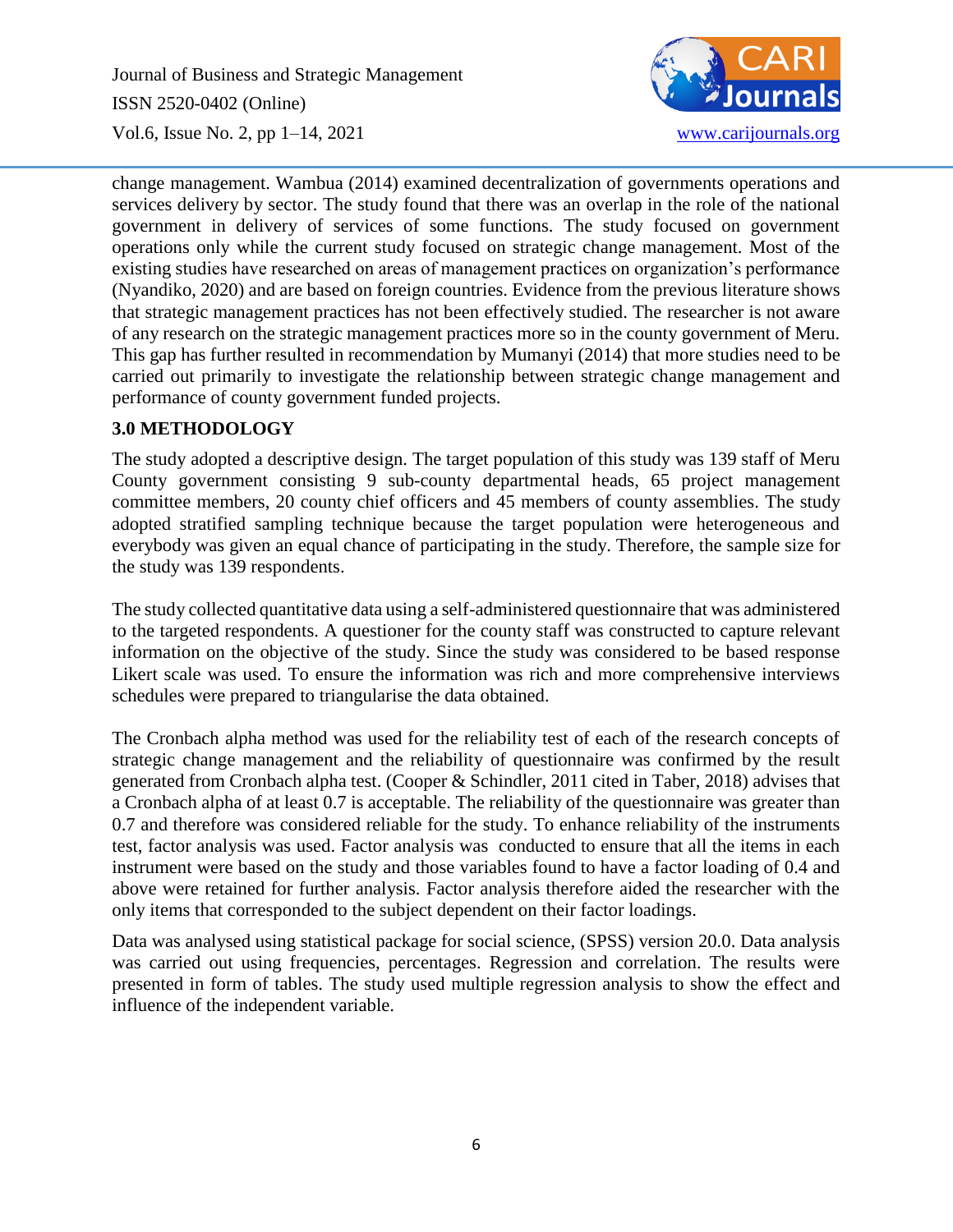

# **4.0 FINDINGS AND PRESENTATION**

# **4.1 Descriptive Statistics**

# **4.1.1 Leadership**

# **Table 1: Influence of leadership on the performance**

| Opinion                                                                                                                    | <b>SD</b>  | D          | ${\bf N}$    | A         | <b>SA</b>    | <b>Mean</b> | <b>SD</b> |
|----------------------------------------------------------------------------------------------------------------------------|------------|------------|--------------|-----------|--------------|-------------|-----------|
| There<br>are<br>competent<br>managers<br>to<br>enhance<br>performance of the<br>county                                     | $6(6.8\%)$ | 3(3.2)     | $9(10.2\%)$  | 33(37.5%) | 37(42.0%)    | 4.05        | 0.134     |
| The<br>management<br>of<br>county<br>is<br>inclusive<br>of<br>all<br>professionals from<br>all the communities<br>in Kenya | $3(3.4\%)$ | $3(3.4\%)$ | 18(20.5%)    | 27(30.7%) | $37(42.0\%)$ | 4.05        | 0.134     |
| There's teamwork<br>from management<br>within the county<br>government                                                     | $1(1.1\%)$ | $4(4.5\%)$ | 11(12.5%)    | 49(55.7%) | $23(26.1\%)$ | 4.01        | 0.823     |
| Employees<br>participate<br>in<br>decision making of<br>the<br>county<br>government<br>projects                            | 0.0%       | 5(5.7%)    | 21(23.9%)    | 26(29.5%) | 36(40.9%)    | 4.06        | 0.939     |
| The<br>management<br>team promotes and<br>develops the right<br>people to promote<br>change                                | 5(5.7%)    | $8(9.1\%)$ | $9(10.2\%)$  | 32(36.2%) | 34(38.6%)    | 3.93        | 1.172     |
| The organizational<br>leaders are creative<br>and innovative in<br>ensuring successful                                     | $3(3.4\%)$ | $7(8.0\%)$ | $10(11.4\%)$ | 32(36.4%) | 36(40.9%)    | 4.03        | 1.077     |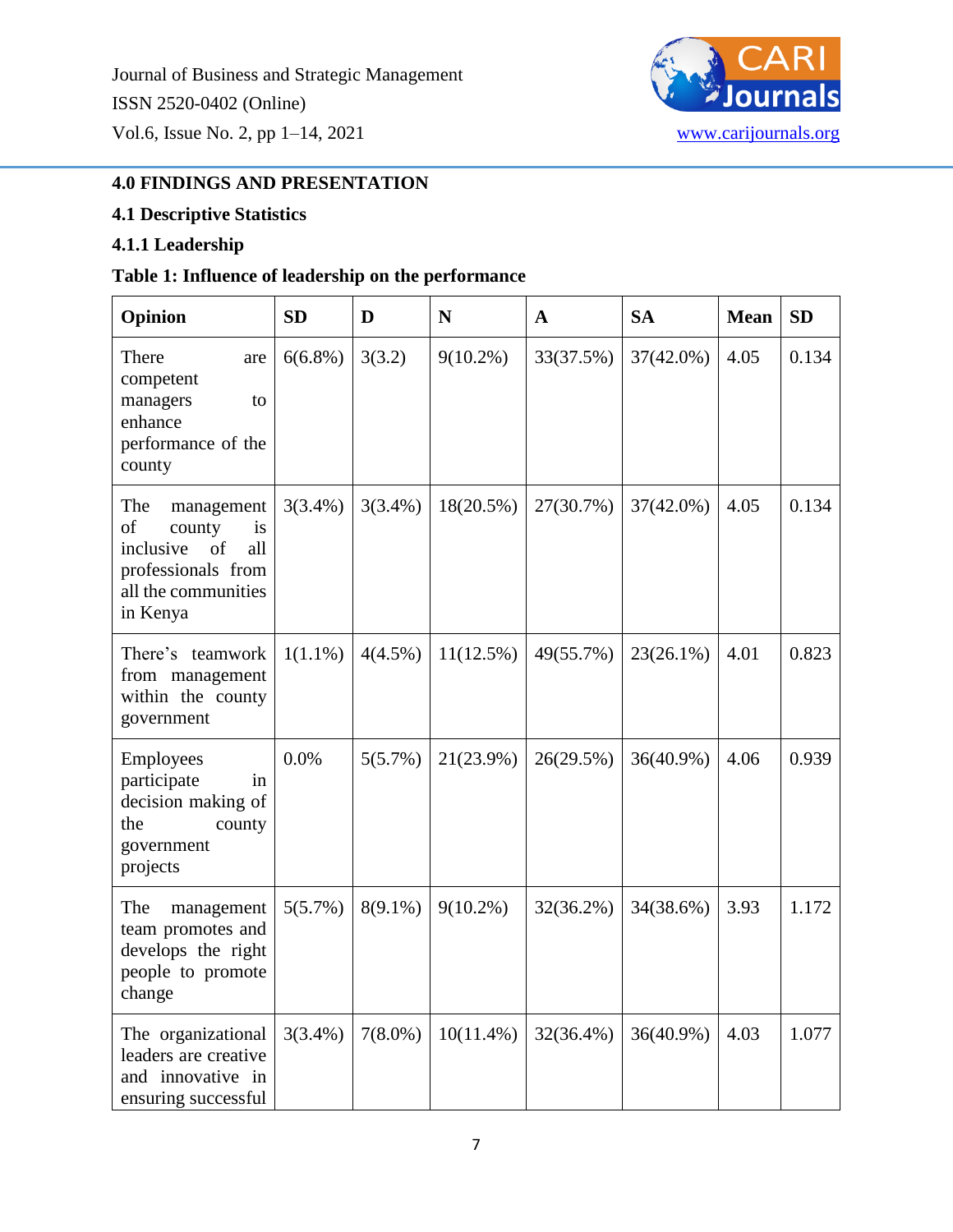

| change<br>introduction.<br>. |  |  |  |  |  |  |
|------------------------------|--|--|--|--|--|--|
|------------------------------|--|--|--|--|--|--|

The study findings in table 1 indicate that 37(42.0%) of the respondents strongly agreed on the statement that there are competent managers to enhance performance of the county with a mean of 4.05 and Standard deviation of 0.134. They also strongly agree by supporting the opinion statement that management of county is inclusive of all professionals from all the communities in Kenya with a mean of 4.05 and Standard deviation of 0.134. Most of the respondenst,49(55.7%) agreed with the opinion statement that there's teamwork from management within the County Government with a mean of 4.01 and Standard deviation of 0.823. 36(40.9%) of the respondents strongly agreed with the opinion statement that employees participate in decision making of the county government projects with a mean of 4.06 and Standard deviation of 0.939. 34(38.6%) of the respondents also agreed with the statement that the management team promotes and develops the right people to promote change. Lastly, the 36(40.9%) of the respondents also strongly agreed with the statement that the organizational leaders are creative and innovative in ensuring successful change introduction with a mean of 4.03and Standard deviation of 1.077. The findings are in line with Tyssen, Wald and Spieth (2014) who revealed that leadership is one of the key factors necessary to attain the desired level of performance. The relationship between performance and leadership is so essential such that it can influence service delivery in county governments; hence county governments should strengthen their leadership.

#### **4.2 Multiple Regression Analysis**

#### **4.2.2 Model Summary**

#### **Table 2: Model Summary for leadership and performance of county development projects**

| <b>Model</b> | R       | <b>R</b> Square | <b>Adjusted</b><br><b>Square</b> | R Std. Error of the<br><b>Estimate</b> |
|--------------|---------|-----------------|----------------------------------|----------------------------------------|
|              | .893(a) | .797            | .785                             | .57765                                 |

The study conducted a multiple regression analysis and from the above regression model, holding leadership and performance of county development project constant at zero, the performance of county government development project in in Meru County was 1.147. A unit change in leadership lead to 0.488 units change in performance of County development project. This shows that there is a positive relationship between leadership and performance of County development project in Meru County, Kenya.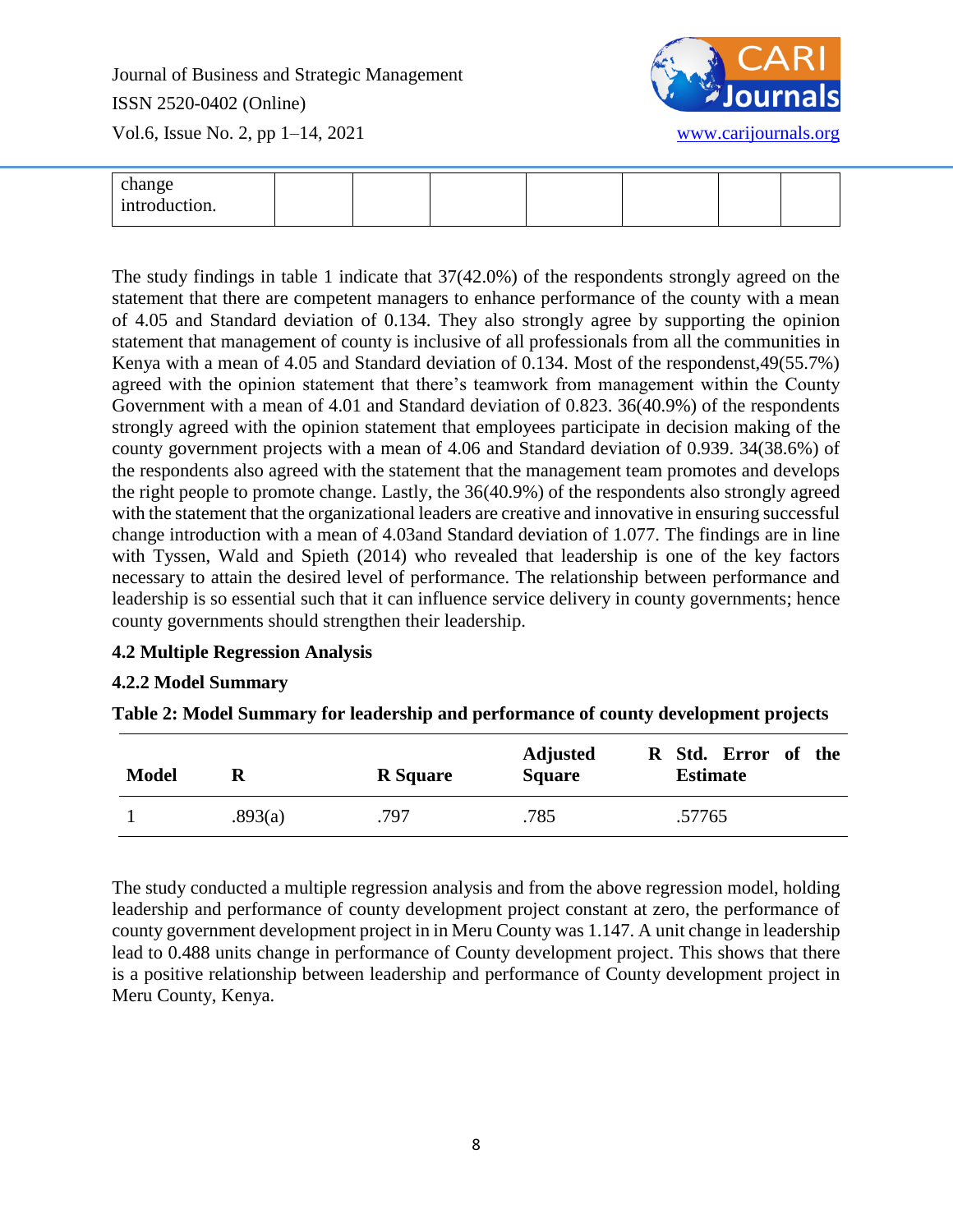

#### **4.2.3 ANOVA for leadership and Performance of county development projects**

**Table 3. ANOVA for Strategic change management on the Performance of county development projects**

| <b>Model</b> |                   | <b>Sum</b><br>of<br><b>Squares</b> | df | <b>Mean Square</b> F |        | Sig.              |
|--------------|-------------------|------------------------------------|----|----------------------|--------|-------------------|
|              | Regression 21.150 |                                    |    | 21.150               | 22.963 | .000 <sup>b</sup> |
|              | Residual          | 79.213                             | 86 | .921                 |        |                   |
|              | Total             | 100.364                            | 87 |                      |        |                   |

The ANOVA analysis in Table 3 presents the influence of leadership variables on performance of County development projects. The results presented a p-value of 0.000 which was less than 0.05. This indicated that the model was statistically significant in explaining the impact of leadership on the performance of County government development projects. It is therefore concluded that the leadership had significant combined effects on performance of County development projects.

The significance of the model was reaffirmed by the goodness of fit tests whereby the coefficient of determination (R square) of 0.797 confirmed that the model explained 89.3% of the variation or change in the performance of county development projects. The adjusted R square of 0.785 did not make a significant difference since the model now explained 78.5% of the variations. The coefficient of determination (R square) of 0.797 indicated that the model explained 79.7% of the variations in the dependent variable. This meant that the linear model was a good fit in explaining the relationship between leadership and performance of county development projects.

**4.2.4 Regression Coefficient for leadership and performance of County development projects**

**Table 4: Regression Analysis Results for leadership and performance of county development projects**

|            | <b>Unstandardized</b><br><b>Coefficients</b> |                   | <b>Standardized</b><br><b>Coefficients</b> |       | Sig. |
|------------|----------------------------------------------|-------------------|--------------------------------------------|-------|------|
|            | B                                            | <b>Std. Error</b> | <b>Beta</b>                                |       |      |
| (Constant) | 1.147                                        | 3.93              |                                            | 2.915 | .000 |
| Leadership | .488                                         | .255              | .663                                       | 1.908 | .001 |

The standardized coefficients assess the contribution of leadership towards the prediction of the performance, since they have been converted in the same scale to show comparison. The result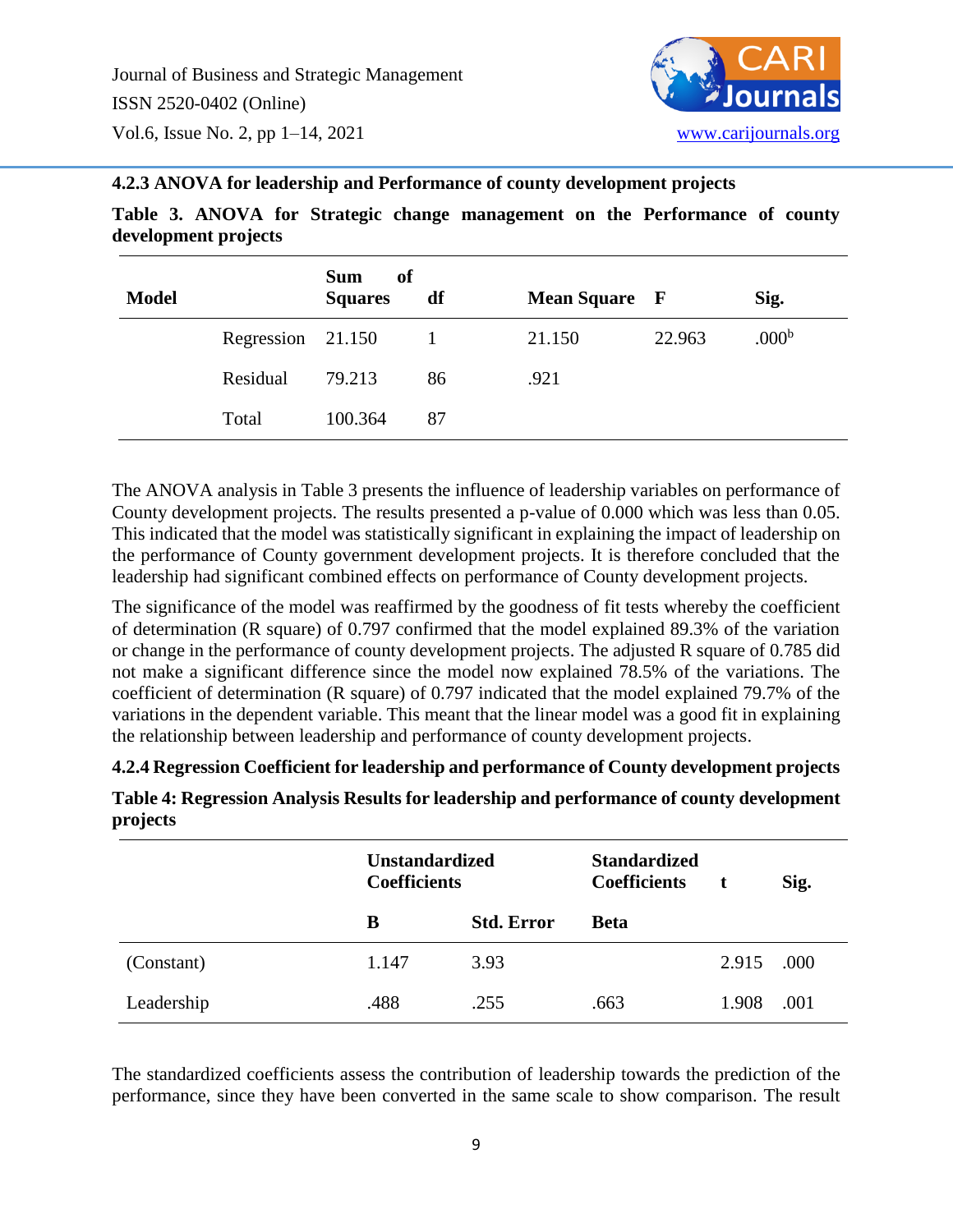

indicates that leadership having the highest beta of 0.663 has the largest influence on performance of county government development project. The t-test statistic shows that leadership significant since  $p<0.05$ .

## **5.0 SUMMARY, CONCLUSION AND RECOMMENDATION**

# **5.1 Summary of the findings**

Descriptive statistics was used to analyze leadership and other subsequent analysis was done. The results showed the average mean was above 3.0 this meant that most of the respondents agreed with statements concerning the influence of leadership on the performance of county governments development projects in Meru County, Kenya.

Inferential statistical methods were used to arrive at the findings where deductions and relationships were established. After carrying out regression analysis, the research indicated that leadership was found to be statistically significant in explaining performance of county governments development projects since a unit change in leadership caused 0.488 units change in performance of county governments development projects as indicated by regression coefficient. The findings further revealed that there exists a positive and significant relationship between leadership and performance of county governments development projects ( $r = 0.339$ ; p value  $\lt$ 0.05).

### **5.2 Conclusions**

The rationalization for the study of this nature could not be undermined as county governments brings services closer to the society and improves the formal societal life. This is evident from several scholarly discourses on the contribution of county government in different social contexts (Koitie, 2015). The degree at which the counties have continued to experience unsatisfactory development project which may be attributed to ineffective leadership has got the attention of the researcher which was the key driver for carrying out the research.

The research heavily relied on quantitative data with supplement of qualitative data to examine the contribution of leadership on performance of county development projects. The finding of the study found leadership to influence performance of county governments development projects in Meru County, Kenya. The study therefore concludes that there are competent managers to enhance performance of the county. It also concluded that management of county is inclusive of all professionals from all the communities in Kenya

#### **5.3 Recommendations**

With respect to the findings of this study, it is recommended that the county government should recruit competent managers to enhance performance of the county development projects. In addition, management of county governments should be include all professionals from all the communities in Kenya.

#### **5.4 Suggestions for further studies**

The study evaluated how strategic change management influence performance of county government development projects in Meru County, Kenya. The study therefore suggests that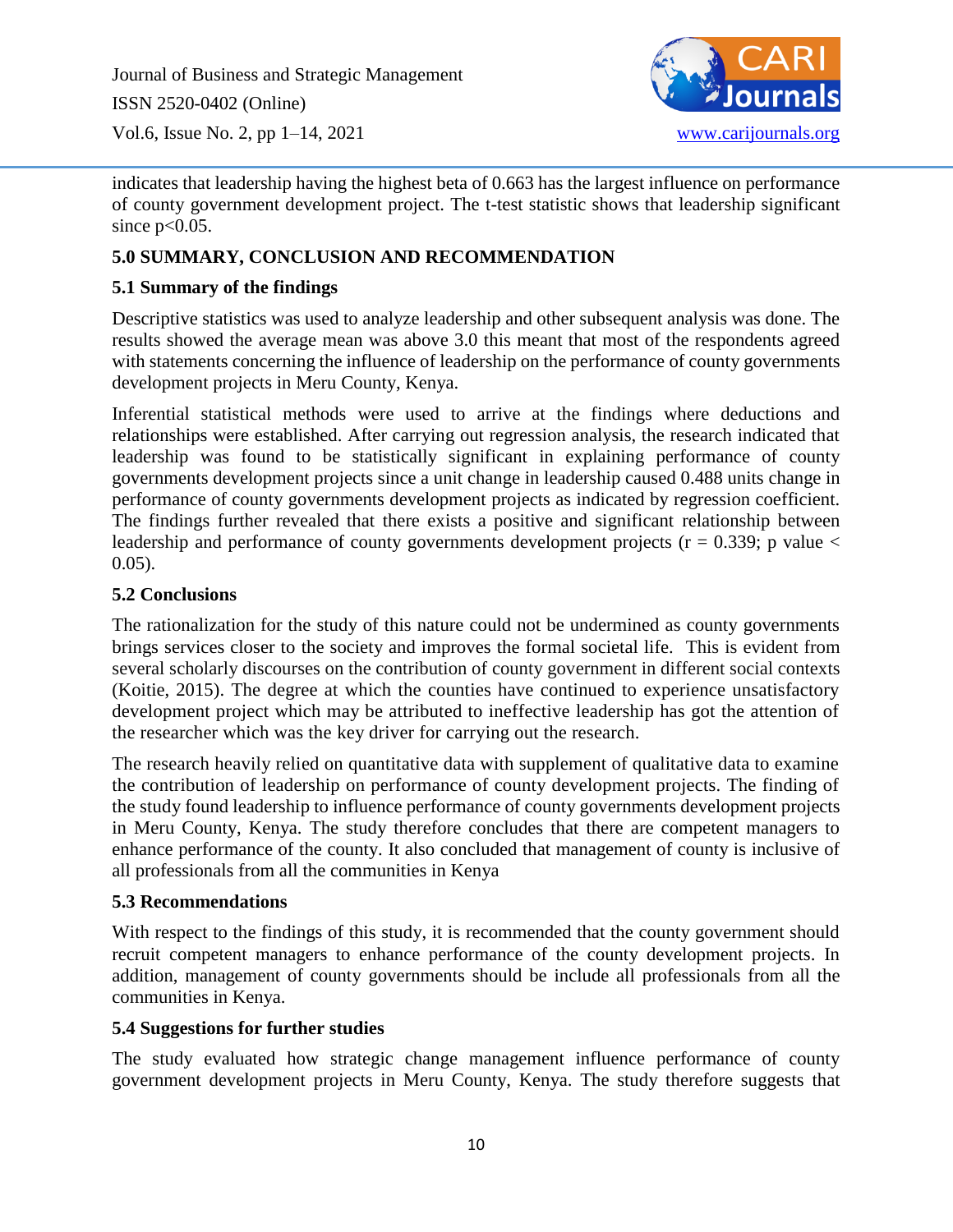

further studies to be carried out that focus on different conceptualization of strategic change management to see how they influence the performance of the County government.

#### **REFERENCES**

- Ackerman, B., & Stuart, E. A. (2019). Implementing statistical methods for generalizing randomized trial findings to a target population. *Addictive behaviors*, *94*, 124-132.
- Adams, F. G., & Graham, K. W. (2017). Integration, knowledge creation and B2B governance: The role of resource hierarchies in financial performance. *Industrial Marketing Management*, *63*, 179-191.
- Akhtar, D. M. I. (2016). Research design. *Research Design (February 1, 2016)*.
- Almeida, M. D. G. M. C., & Coelho, A. F. M. (2019). The antecedents of corporate reputation and image and their impacts on employee commitment and performance: The moderating role of CSR. *Corporate Reputation Review*, *22*(1), 10-25.
- Alvarez, S. A., & Barney, J. B. (2017). Resource‐based theory and the entrepreneurial firm. *Strategic entrepreneurship: Creating a new mindset*, 87-105.
- Anantatmula, V. S., & Rad, P. F. (2018). Role of organizational project management maturity factors on project success. *Engineering Management Journal*, *30*(3), 165-178.
- Buba, S. P. G., & Tanko, B. L. (2017). Project leadership and quality performance of construction projects. *International Journal of Built Environment and Sustainability*, *4*(2).
- Chanda, U., & Goyal, P. (2020). A Bayesian network model on the interlinkage between Socially Responsible HRM, employee satisfaction, employee commitment and organizational performance. *Journal of Management Analytics*, *7*(1), 105-138.
- Cram, W. A., & D'arcy, J. (2017). Organizational information security policies: a review and research framework. *European Journal of Information Systems*, *26*(6), 605-641.
- Faber, J., & Fonseca, L. M. (2014). How sample size influences research outcomes. *Dental press journal of orthodontics*, *19*(4), 27-29.
- Farhan, B. Y. (2018). Application of path-goal leadership theory and learning theory in a learning organization. *Journal of Applied Business Research (JABR)*, *34*(1), 13-22.
- Freeman, R. E. (2015). Stakeholder theory. *Wiley encyclopedia of management*, 1-6.
- Freeman, R. E., & Dmytriyev, S. (2017). Corporate social responsibility and stakeholder theory: Learning from each other. *Symphonya. Emerging Issues in Management*, (1), 7-15.
- Freeman, R. E., Phillips, R., & Sisodia, R. (2020). Tensions in stakeholder theory. *Business & Society*, *59*(2), 213-231.
- Greenwood, R., & Hinings, C. R. (2017). Understanding strategic change: The contribution of archetypes. *Academy of management Journal*.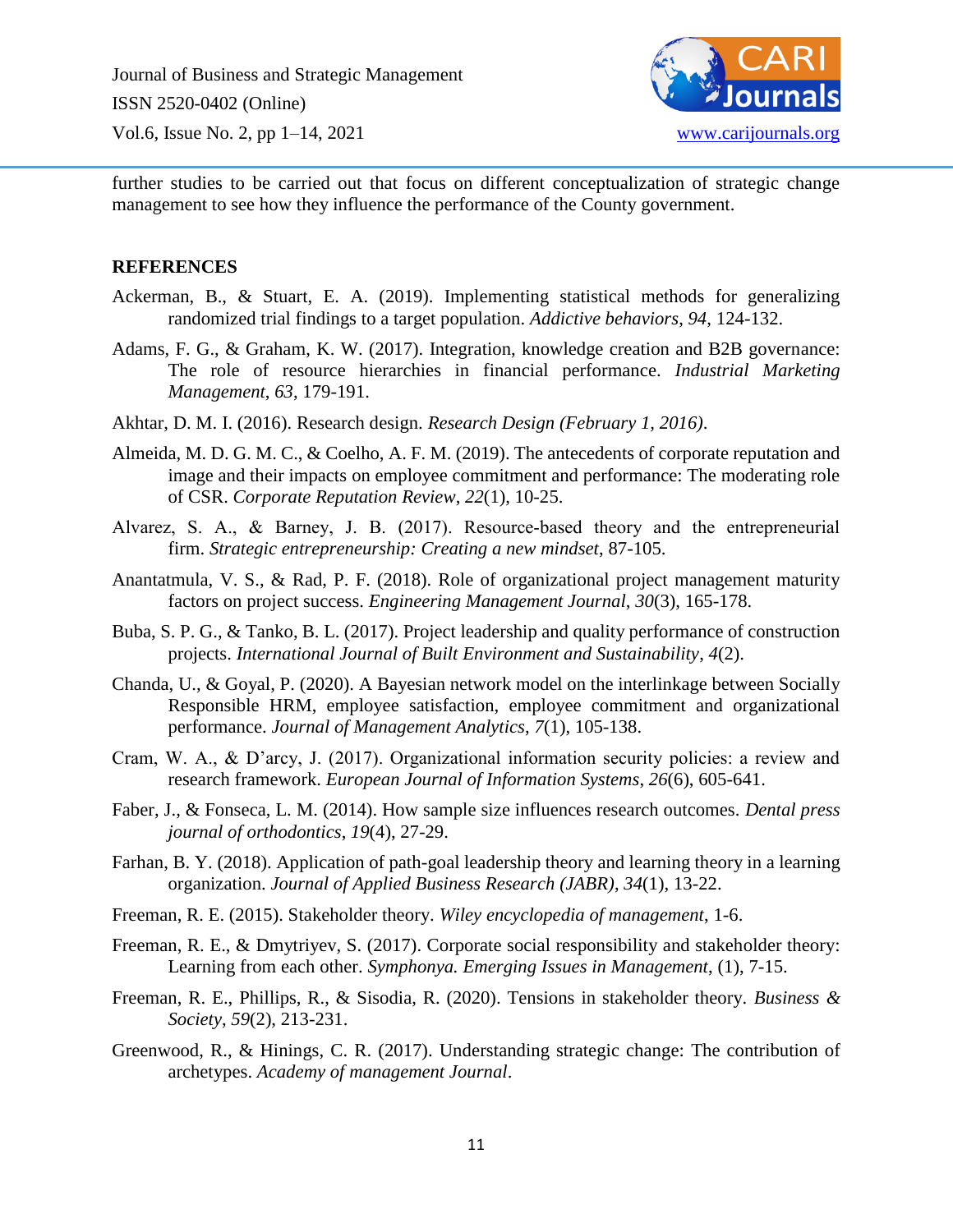

- Gu, V. C., Hoffman, J. J & Schniederjans, M. J. (2014). The effects of organizational culture and environmental pressures on IT project performance: A moderation perspective. *International Journal of Project Management*, *32*(7), 1170-1181.
- Gul, Z. (2015). Impact of employee commitment on organizational development. *FWU Journal of Social Sciences*, *9*(2), 117-124.
- Gürel, E., & Tat, M. (2017). SWOT analysis: a theoretical review. *Journal of International Social Research*, *10*(51).
- Helfat, C. E., & Martin, J. A. (2015). Dynamic managerial capabilities: Review and assessment of managerial impact on strategic change. *Journal of management*, *41*(5), 1281-1312.
- Heppner, P. P., Wampold, B. E., Owen, J., & Wang, K. T. (2015). *Research design in counseling*. Cengage Learning.
- Huang, Y., & Beck, J. L. (2018). Full Gibbs sampling procedure for Bayesian system identification incorporating sparse Bayesian learning with automatic relevance determination. *Computer‐Aided Civil and Infrastructure Engineering*, *33*(9), 712-730.
- Ivey, J. (2015). How important is a conceptual framework?. *Pediatric nursing*, *41*(3), 145-147.
- Kariuki, M. R. (2014). *Strategic change management practices and service delivery at the Cooperative Bank of Kenya* (Doctoral dissertation).
- Kibe, C. W. (2014). Effects of communication strategies on organizational performance: A case study of Kenya Ports Authority. *European journal of business and management*, *6*(11), 6- 10.
- Kimathi, F. M. (2016). *Factors Influencing Strategic Change Management Practices At Coca Cola Company In Kenya* (Doctoral dissertation, University of Nairobi).
- Kitsios, F., & Kamariotou, M. (2017). Strategic Change Management in Public Sector Transformation: The Case of Middle Manager Leadership in Greece. In *Proceedings of BAM Conference 2017* (pp. 73-78).
- Koitie, E. J. (2015). *Strategic change management practices and the performance of constitutional commissions in Kenya* (Doctoral dissertation, University of Nairobi).
- Kunisch, S., & Huy, Q. N. (2017). Time in strategic change research. *Academy of Management Annals*, *11*(2), 1005-1064.
- Lau, P. Y. Y., & Chong, C. L. (2017). Ethical work climate, employee commitment and proactive customer service performance: Test of the mediating effects of organizational politics. *Journal of Retailing and Consumer Services*, *35*, 20-26.
- Leuthold, L. A., & Thomas, A. (2015). New microfluidic-based sampling procedure for overcoming the hematocrit problem associated with dried blood spot analysis. *Analytical chemistry*, *87*(4), 2068-2071.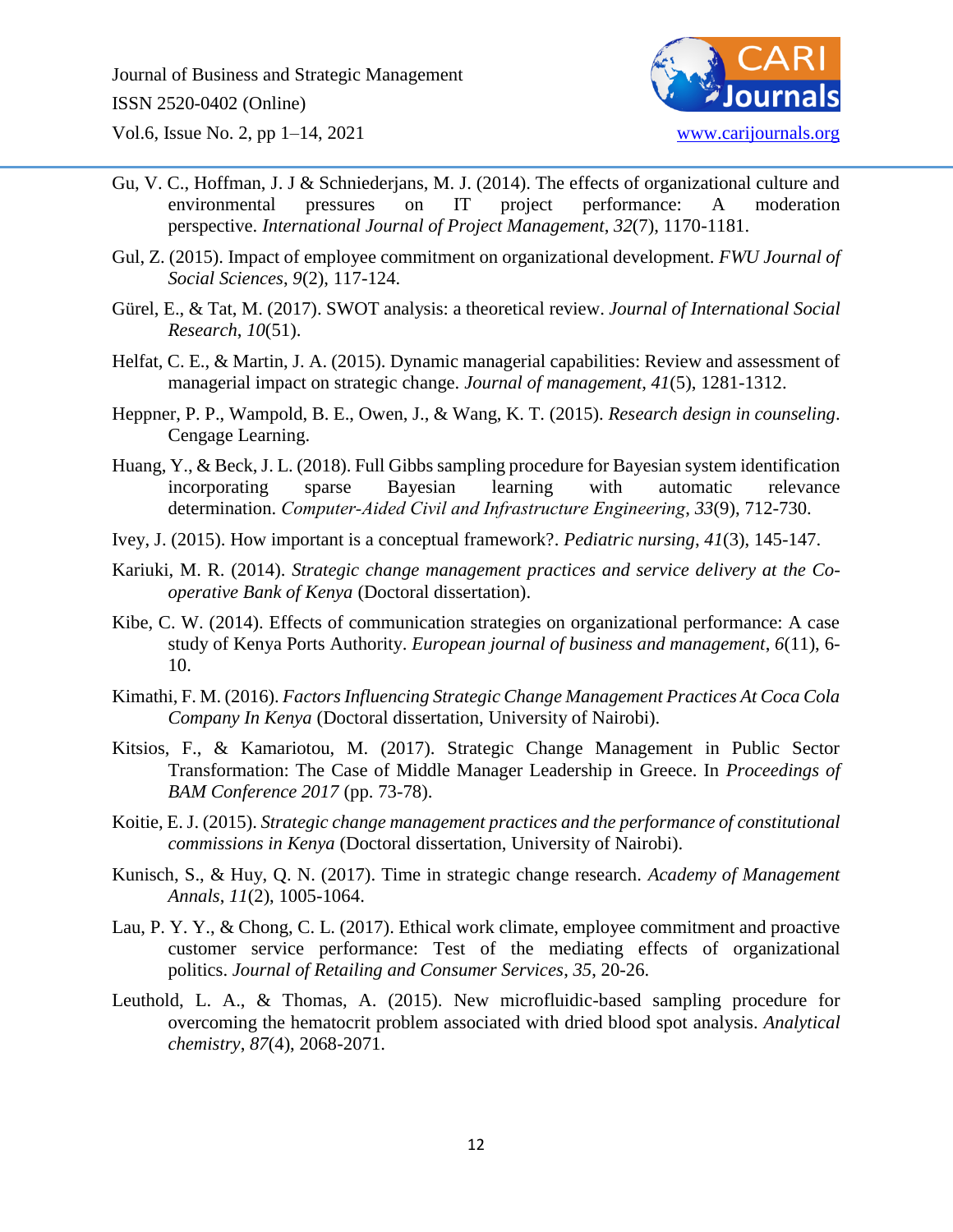

- Mathew, G. C., Prashar, S., & Ramanathan, H. N. (2018). Role of spirituality and religiosity on employee commitment and performance. *International Journal of Indian Culture and Business Management*, *16*(3), 302-322.
- Mugambi, K. W., & Theuri, F. S. (2014). The challenges encountered by county governments in Kenya during budget preparation. *IOSR Journal of Business and Management*, *16*(2), 128- 134.
- Müller, J., & Kunisch, S. (2018). Central perspectives and debates in strategic change research. *International Journal of Management Reviews*, *20*(2), 457-482.
- Müller, R., Pemsel, S., & Shao, J. (2014). Organizational enablers for governance and governmentality of projects: A literature review. *International Journal of Project Management*, *32*(8), 1309-1320.
- Mumanyi, E. A. L. (2014). Challenges and opportunities facing SACCOs in the current devolved system of government of Kenya: A case study of Mombasa County. *International Journal of Social Sciences and Entrepreneurship*, *1*(9), 288-314.
- Nakano, D., & Muniz Jr, J. (2018). Writing the literature review for empirical papers. *Production*, *28*.
- Njihia, E., & Mwirigi, F. M. (2014). The effects of enterprise resource planning systems on firm's performance: A survey of commercial banks in Kenya. *International journal of business and commerce*, *3*(8), 120-129.
- Nyandiko, N. O. (2020). Devolution and disaster risk reduction in Kenya: Progress, challenges and opportunities. *International Journal of Disaster Risk Reduction*, *51*, 101832.
- Oyaya, W. (2016). *Influence of Leadership Style on Performance of Construction Projects: A Case of Housing Projects in Westlands Sub-county, Nairobi, Kenya* (Doctoral dissertation, Master's Thesis, University of Nairobi, Nairobi, Kenya).
- Patel, P. C., Thorgren, S., & Wincent, J. (2015). Leadership, passion and performance: a study of job creation projects during the recession. *British Journal of Management*, *26*(2), 211-224.
- Pilkienė, M., & Müller, R. (2018). The governance of horizontal leadership in projects. *International Journal of Project Management*, *36*(7), 913-924.
- Pretorius, S., Steyn, H., & Bond-Barnard, T. J. (2018). Leadership styles in projects: Current trends and future opportunities. *South African Journal of Industrial Engineering*, *29*(3), 161-172.
- Qiu, Y., Shaukat, A., & Tharyan, R. (2016). Environmental and social disclosures: Link with corporate financial performance. *The British Accounting Review*, *48*(1), 102-116.
- Rowold, J. (2014). Instrumental leadership: Extending the transformational-transactional leadership paradigm. *German Journal of Human Resource Management*, *28*(3), 367-390.
- Saide, S., Indrajit, R. E., & Najamuddin, N. (2019). A theoretical and empirical validation of information technology and path-goal leadership on knowledge creation in university: Leaders support and social media trend. *Journal of science and technology policy management*.